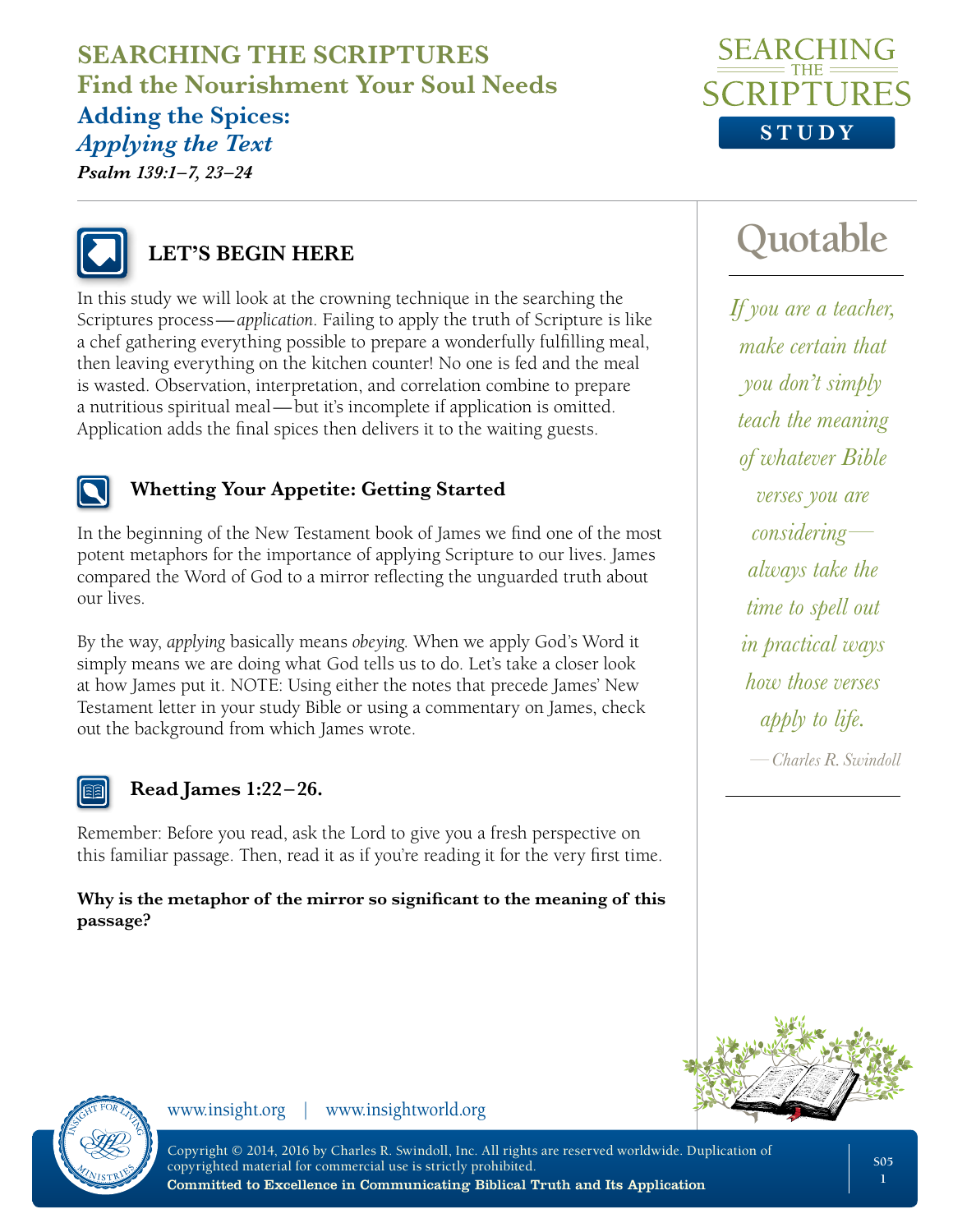

**What results when we only listen to or read the Word but stop short of applying those truths (James 1:22)?** 

**Based on this passage, how would you explain to someone the difference between simply listening to a message about the Bible and actually obeying the truths they hear?** 

**Read James 1:25 again. What does God promise to us when we follow through with applying what we learn from the Word to our lives? Be specific.**

Now read James 1:26–27. Using the analogy of the mirror, look closely at these two verses. Imagine your entire Christian life passing in review. Don't hesitate to be open and vulnerable as you answer the following questions.

**What specifically does this passage say about the tongue? Allow these verses to say what they say.** 

**Have you had trouble recently controlling words that come from your mouth? Have you uttered anything hurtful to someone? Have those words in any way been dishonoring to the Lord? Think deeply before answering.**

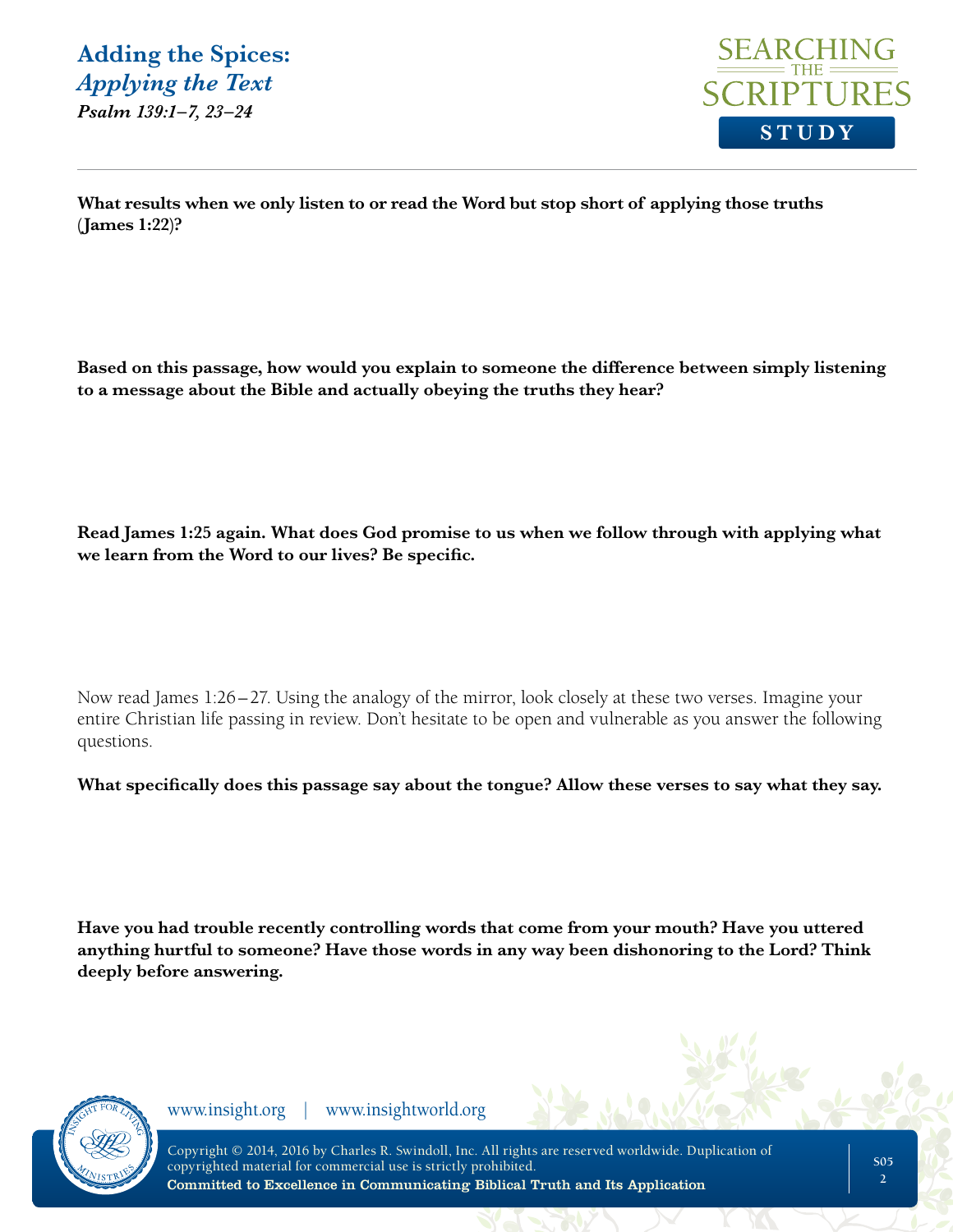

**Have you participated in or initiated a conversation about someone else that could be construed as gossip? As you apply the image of the mirror to such talk, what do you learn about gossip from James 1:26?** 

**How would you describe your attitude toward people in real need, such as widows and orphans, and the destitute and the homeless?**

**Write down a couple ways to apply the role of compassion in your life. Search your soul and be specific.** 

#### *Following Through on Applying Truth*

David's Psalm 139 is a triumphant celebration of both the divine attributes of Almighty God and the personal power of His Spirit in bringing those attributes to bear on our circumstances. Take some time in your study and digest this magnificent psalm. Read it aloud as if for the first time. Let the words speak afresh to you.

Like a grand concerto, Psalm 139 builds to a powerful crescendo as the psalmist applies these truths personally (notice the change in pronouns in verse 23). David was submitting himself to the most vulnerable and exacting scrutiny by the Holy Spirit when he prayed, "Search me, O God, and know my heart; test me and know my anxious thoughts. Point out anything in me that offends you (literally, the original words are "any way of pain"), and lead me along the path of everlasting life" (Psalm 139:23–24). Such transparency! Such confidence and trust in the Lord! No wonder God called him "a man after my own heart" (Acts 13:22)!

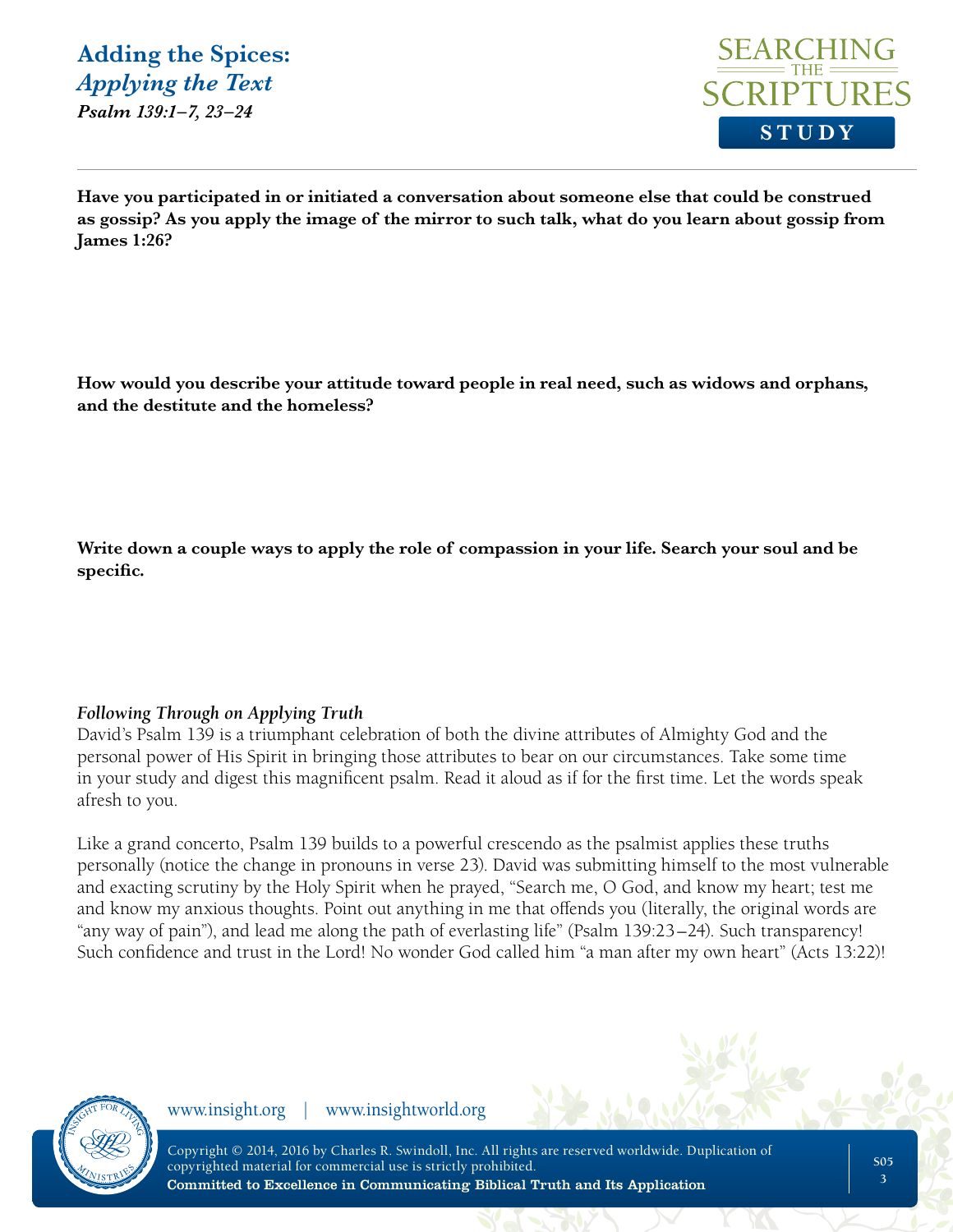

What would it take to bring you to open the innermost vault of your affections and thoughts to the penetrating gaze of your Savior? Pause before you answer. Think about it: What else could you possibly engage in today that would be more effective or more helpful to bring you understanding? What is it that grips you in the vise of discouragement? When you apply this prayer to your situation, be ready for the Spirit to reveal "any way of pain" within you.

#### **Write down your thoughts as you reflect on these things.**

To release the full impact of Psalm 139:23–24, openly acknowledge the details of what you just described to the Lord. Boldly ask Him, as David did, to *test* your attitude toward your situation and to *examine* your motives thoroughly. Take your time. Implore the Lord to reveal anything in you that may be hindering or blocking the free flow and full control of His Spirit.

#### **As you gain insight from Him, write down those discoveries. Below are some prompts to help get you started:**

I need to

I now realize

I'm sorry I

Lord, please

#### *Some Additional Tips on Applying Truth Practically*

As you approach your study of the Scriptures, either in your personal times with the Lord or during your times of ministry preparation, keep these following questions in mind:

- Is there an example for me to follow? Is there a habit I need to break?
- 
- 
- 
- 
- 
- Is there a promise I need to claim? Is there an attitude I must change?
- Is there a prayer I need to offer? Is there a challenge I need to face?
	- Is there a sin I need to confess? Is there a person I need to forgive?
	- Is there a command I need to obey? Is there a person from whom I need to seek forgiveness?

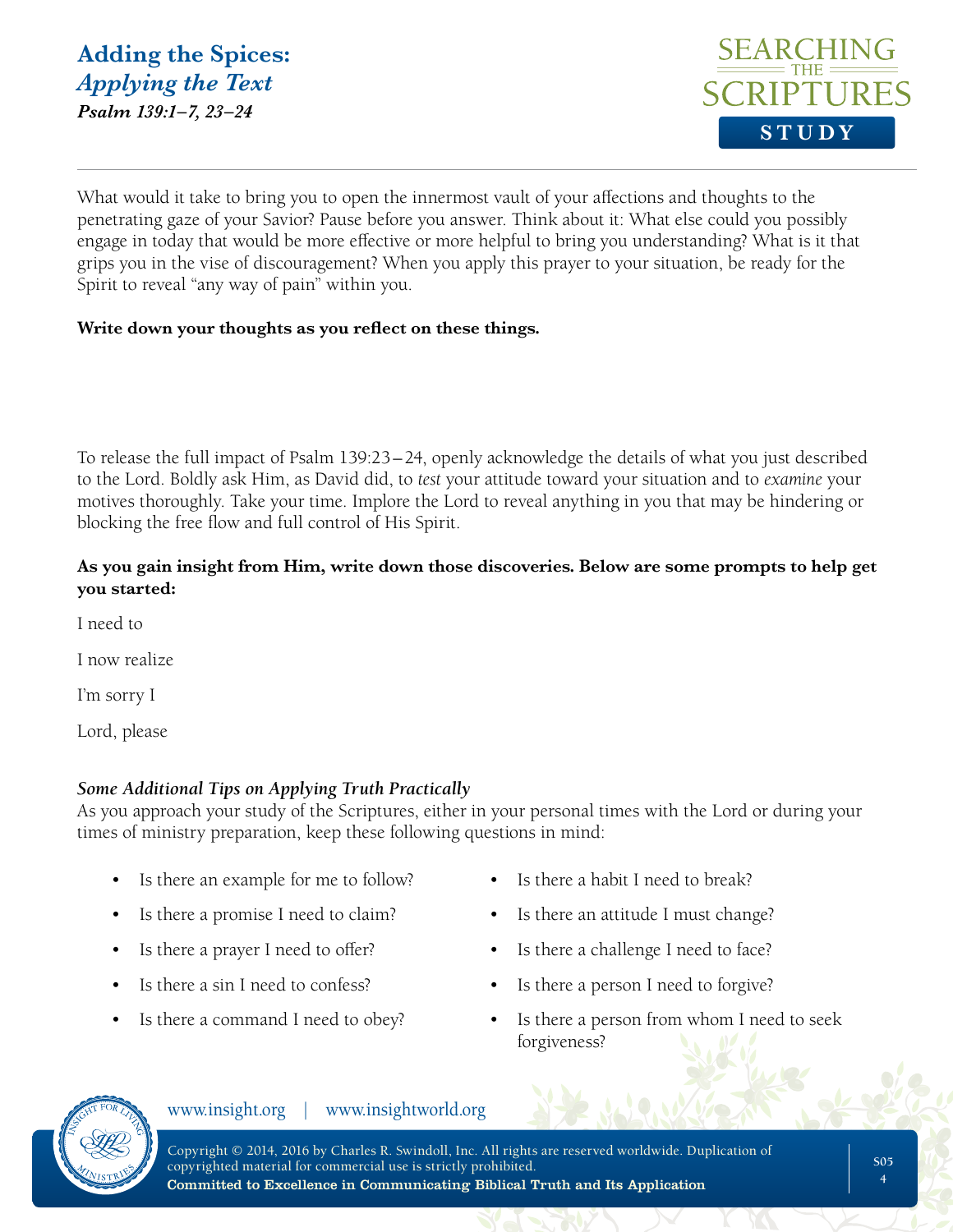### **Adding the Spices:**  *Applying the Text Psalm 139:1–7, 23–24*





# **YOUR TURN IN THE KITCHEN**

Now it's your turn to try your hand at application. Are you ready? The following exercises will help you hone the technique of *application*—answering the question, "What difference does it make?"

- 1. The apostle Paul gave specific instructions about Christian behavior to the church in Ephesus. Read Ephesians 4:17–32. Pray for the Holy Spirit to make these verses clear to you. Remembering Psalm 139, search your heart for any wayward attitude or action. Return to observation. Write down things you notice in these verses that stand out as significant.
- 2. Next, use your Bible tools (concordance, Bible dictionary, commentary) to help you correctly interpret Ephesians 4:17–32. What is the main point of Paul's words?
- 3. Now we're ready to look elsewhere (that's *correlation*!). Can you find other passages with similar commands that tie in with Ephesians 4:17–32? Check out 1 Corinthians 5. Are there cross references in the margins or notes section of your study Bible? Look up a few of those passages and compare the readings. It may be helpful to consider how they may apply to your church.



# **A FINAL PRAYER**

*Lord, I'm so thankful for this lesson on the importance of application. I desire not only to hear Your Word, but also to apply what I'm learning from it. Thank you especially for Jesus, my Savior, who provides a living example of obedience and surrender to Your perfect will and Your powerful Word. In His great name I pray. Amen.*